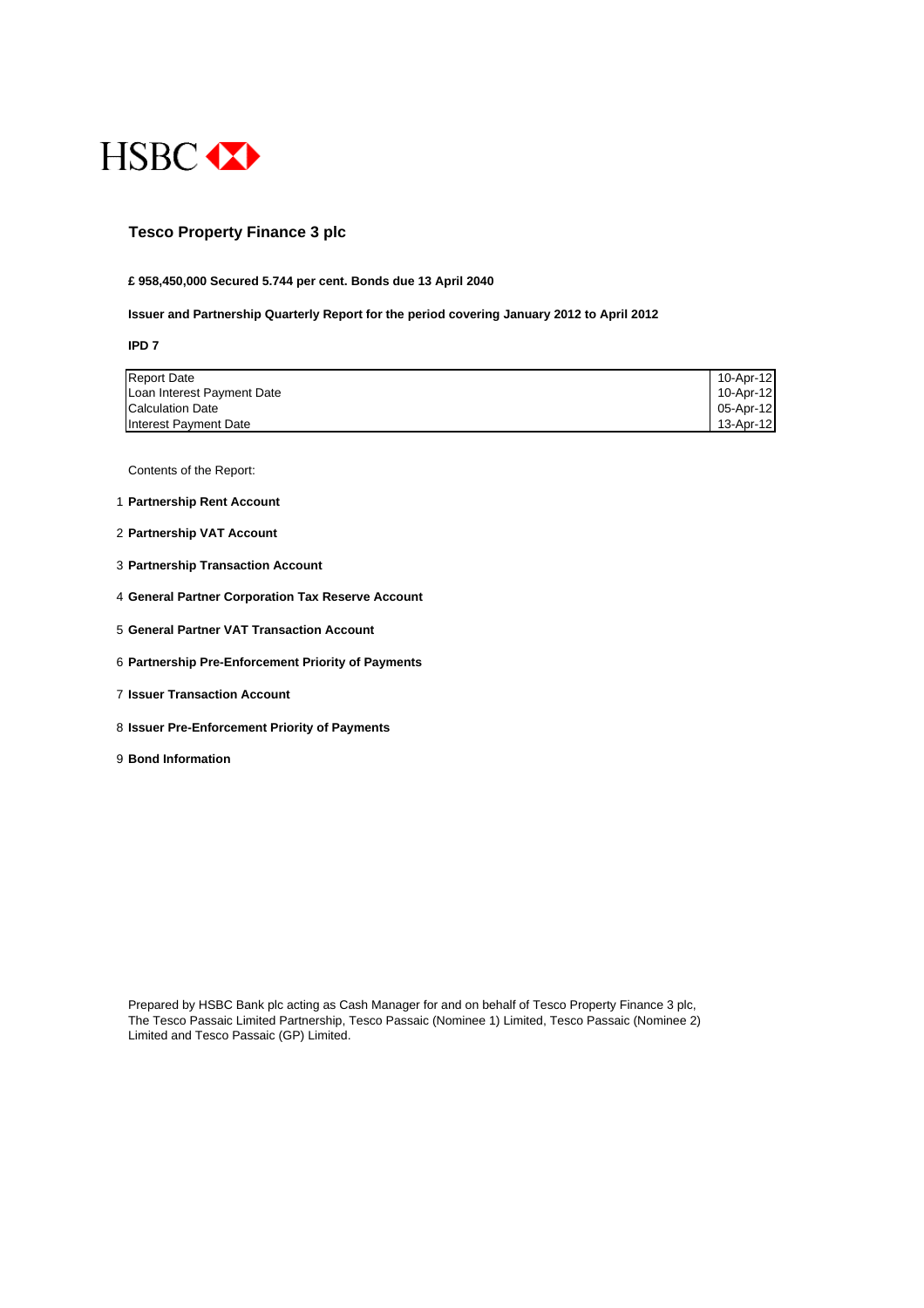#### **1. Partnership Rent Account 70295444**

|             | Opening Balance                    | $0.03$ Cr        |       |
|-------------|------------------------------------|------------------|-------|
| <b>DATE</b> | <b>ENTRY DETAILS</b>               | AMOUNT (£)       | CR/DR |
| 07-Jul-10   | Initial Deposit on Closing Date    | 5,000.00 Cr      |       |
| 22-Mar-12   | Rent                               | 12,792,761.50 Cr |       |
| 10-Apr-12   | To Partnership Transaction Account | 12,792,761.50 Dr |       |
|             | <b>Closing Balance</b>             | 5,000.03 Cr      |       |

## **2. Partnership VAT Account 70295460**

| <b>DATE</b>            | Opening Balance<br><b>ENTRY DETAILS</b>  | 2,561,437.46 Cr<br>AMOUNT (£)      | CR/DR |
|------------------------|------------------------------------------|------------------------------------|-------|
| 27-Jan-12<br>22-Mar-12 | <b>VAT Payment</b><br><b>VAT Funding</b> | 2,558,552.30 Dr<br>2,558,552.30 Cr |       |
|                        | <b>Closing Balance</b>                   | 2,561,437.46 Cr                    |       |

## **3. Partnership Transaction Account 70295452**

|             | <b>Opening Balance</b>     | 429,718.51 Cr    |       |
|-------------|----------------------------|------------------|-------|
| <b>DATE</b> | <b>ENTRY DETAILS</b>       | AMOUNT (£)       | CR/DR |
|             |                            |                  |       |
| 27-Jan-12   | Transfer from 70298993     | 139,232.25 Cr    |       |
| 06-Apr-12   | Credit Interest            | 1,579.12 Cr      |       |
| 10-Apr-12   | <b>Transfer from Rent</b>  | 12,792,761.50 Cr |       |
| 10-Apr-12   | <b>Trustee Fee</b>         | 1,500.00 Dr      |       |
| 10-Apr-12   | <b>Ongoing Fee</b>         | 9,288.69 Dr      |       |
| 10-Apr-12   | <b>Expenses</b>            | 32,025.26 Dr     |       |
| 10-Apr-12   | Partnership Swap payment   | 1,911,619.16 Cr  |       |
| 10-Apr-12   | <b>Partnership Debt</b>    | 14,456,591.43 Dr |       |
| 10-Apr-12   | Spen Hill                  | 413,280.00 Dr    |       |
| 10-Apr-12   | <b>Transfer to General</b> | $0.00$ Dr        |       |
|             |                            |                  |       |
|             | <b>Closing Balance</b>     | 362,225.16 Cr    |       |

## **4. General Partner Corporation Tax Reserve Account 70295487**

|             | Opening Balance        | $0.00$ Cr  |       |
|-------------|------------------------|------------|-------|
| <b>DATE</b> | <b>ENTRY DETAILS</b>   | AMOUNT (£) | CR/DR |
|             |                        |            |       |
|             | <b>Closing Balance</b> | $0.00$ Cr  |       |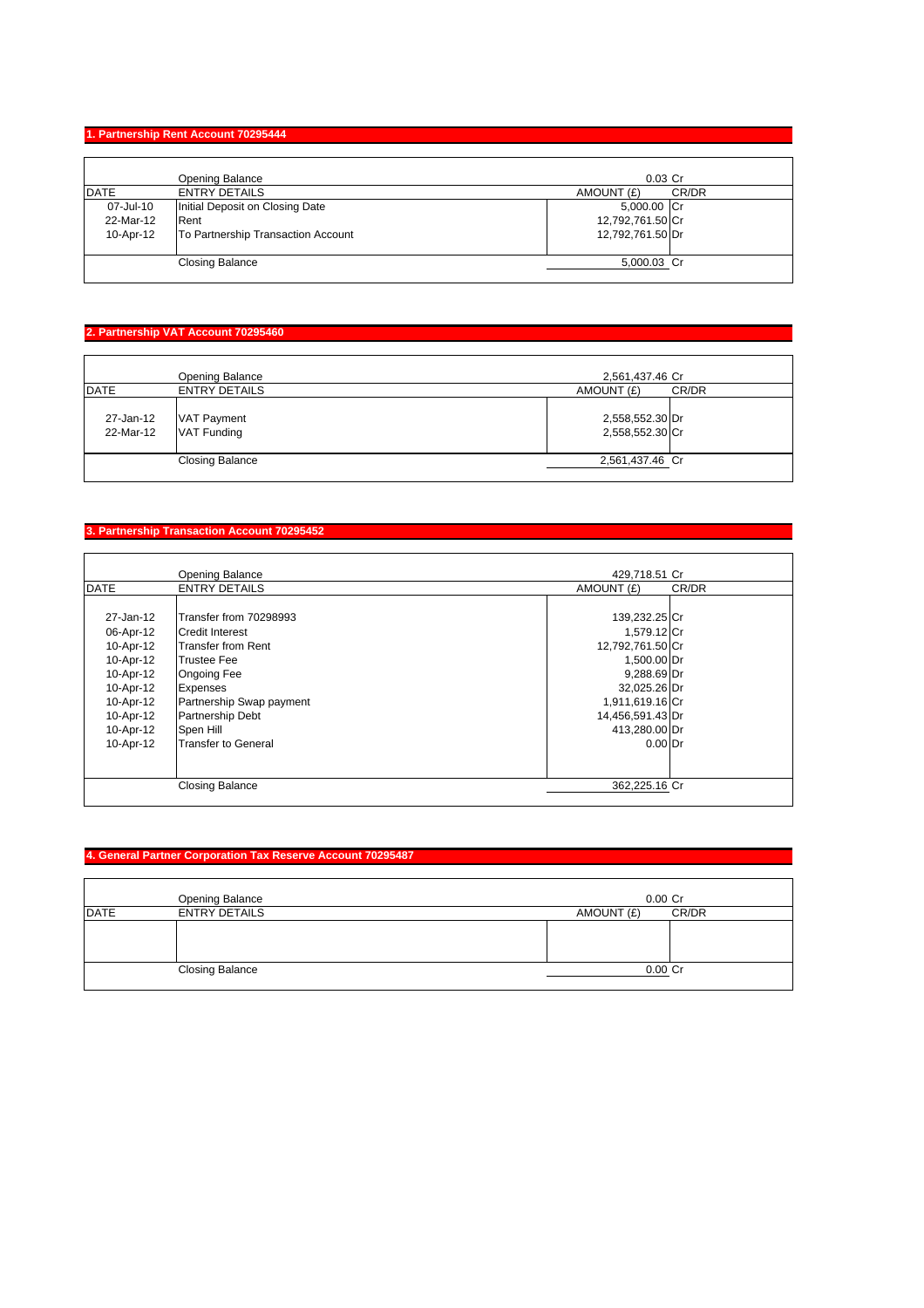#### **5. General Partner VAT Transaction Account 70298993**

|                                     | Opening Balance                                                         | 139,266.03 Cr                            |
|-------------------------------------|-------------------------------------------------------------------------|------------------------------------------|
| <b>DATE</b>                         | <b>ENTRY DETAILS</b>                                                    | AMOUNT (£)<br>CR/DR                      |
| 27-Jan-12<br>09-Apr-12<br>01-Mar-12 | Transfer to 70295452<br><b>Credit Interest</b><br><b>HMRC VAT Repay</b> | 139,232.25 Dr<br>11.87 Cr<br>9,750.00 Cr |
|                                     | Closing Balance                                                         | 9,795.65 Cr                              |

| Expense Reserve Ledger - Max GBP 500,000.00 |                   |               |  |
|---------------------------------------------|-------------------|---------------|--|
|                                             | Date<br>10-Apr-12 | 222,992.91 Cr |  |
|                                             | Balance           | 222,992.91    |  |

# **6. Partnership Pre-Enforcement Priority of Payments**

|           |                                                                           | <b>Funds Paid Out of</b> | <b>Funds Received into</b> |
|-----------|---------------------------------------------------------------------------|--------------------------|----------------------------|
| Date      |                                                                           | account (£)              | account(E)                 |
| 10-Apr-12 |                                                                           |                          |                            |
|           | <b>Partnership Available Funds</b>                                        |                          |                            |
|           |                                                                           |                          |                            |
|           | a Rental Income                                                           |                          | 12,792,761.50              |
|           | b Funds from Issuer under Partnership Swaps                               |                          | 14,456,632.00              |
|           | c From Partnership VAT Account                                            |                          |                            |
|           | d From Partnership Disposal Proceeds Account                              |                          |                            |
|           | e From Partnership Insurance Proceeds Account                             |                          |                            |
|           | f Interest received by the Partnership Accounts and Rent Account          |                          | 1,579.12                   |
|           | g Eligible Investment Earnings by Partnership                             |                          |                            |
|           | h Advance under Committed Subordinated Loan Agreement                     |                          |                            |
|           | Net proceeds of a CPO Disposal or a Mortgage Property                     |                          |                            |
|           | Net proceeds of a disposal of a Mortgage Property                         |                          |                            |
|           | k Any other sums standing to the credit of the Partnership Transaction Ac |                          | 270,843.51                 |
|           |                                                                           |                          |                            |
|           | <b>Partnership Pre-Enforcement Priority of Payments</b>                   |                          |                            |
|           | a Partnership Security Trustee Fees                                       | 1,500.00                 |                            |
|           | b Issuer Security Trustee Fee, Bond Trustee, operating expenses of the    | 3,538.69                 |                            |
|           | Issuer (Ongoing Partnership Facility Fee)                                 |                          |                            |
|           | c Partnership Operating Expenses excluding GP UK Tax                      |                          |                            |
|           | d Partnership Operator Fee                                                | 4,500.00                 |                            |
|           | d Property Advisor Fee (Annual 25 K Jan)                                  |                          |                            |
|           | d Nominees Corporate Services Provider Fee                                | 4,500.00                 |                            |
|           | d Nominees Holdco Corporate Services Provider Fee                         | 18,505.31                |                            |
|           | d PL Propco Corporate Services Provider Fees                              | 4,519.95                 |                            |
|           | d Nominees Side Letter payments                                           |                          |                            |
|           | d Nominees Holdco Side Letter payments                                    |                          |                            |
|           | d Account Bank Fee                                                        |                          |                            |
|           | d Cash Manager Fee                                                        |                          |                            |
|           | Issuer Account Bank, PPA CM, CSP Fee (Ongoing Partnership Facility        |                          |                            |
|           | d Fee)                                                                    | 5,000.00                 |                            |
|           | d Headlease payment                                                       |                          |                            |
|           | e Partnership Expenses Ledger payment (max £6,250)                        |                          |                            |
|           | f Partnership Debt Interest                                               | 13,712,116.43            |                            |
|           | f Partnership Swap payment                                                | 12,545,012.84            |                            |
|           | g Partnership Debt Principal                                              | 744,475.00               |                            |
|           | <b>Issuer Partnership Swap Termination Amount (Ongoing Partnership</b>    |                          |                            |
|           | h Facility Fee)                                                           | 750.00                   |                            |
|           | Partnership Swap Termination Amount                                       |                          |                            |
|           | Property Pool Manager Fee                                                 | 254,405.00               |                            |
|           | k Partnership Expenses Ledger payment                                     | 222,992.91               |                            |
|           | <b>Alteration Adjustment Rent</b>                                         |                          |                            |
|           | m Committed Subordinated Loan payment                                     |                          |                            |
|           | n Partnership Distribution Account                                        |                          |                            |
|           |                                                                           |                          |                            |
|           | <b>Totals</b>                                                             | 27,521,816.13            | 27,521,816.13              |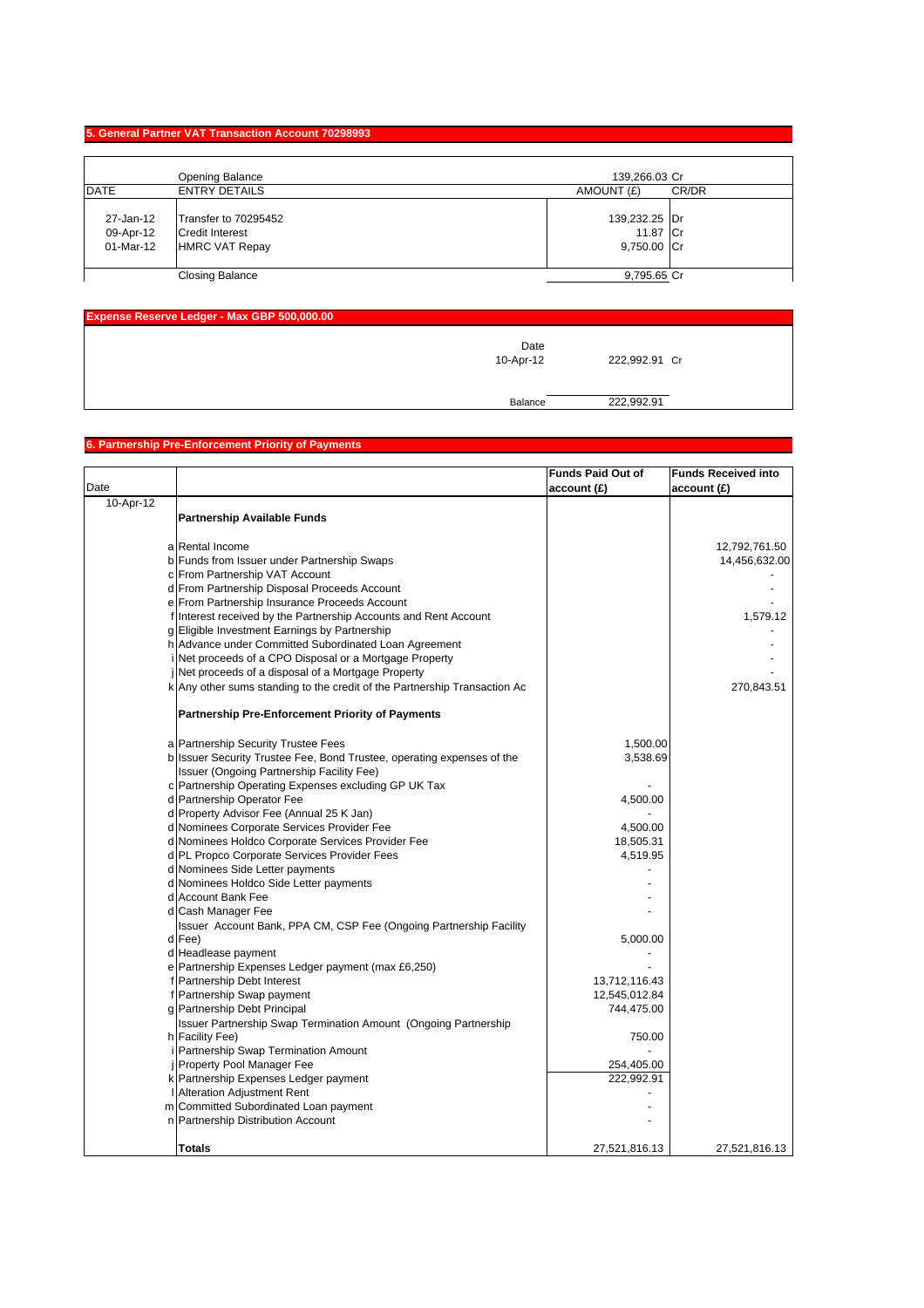## **7. Issuer Transaction Account 70295495**

| <b>DATE</b> |                         |                  | 21,839.91 Cr |
|-------------|-------------------------|------------------|--------------|
|             | <b>ENTRY DETAILS</b>    | AMOUNT (£)       | CR/DR        |
|             |                         |                  |              |
| 06-Apr-12   | <b>Credit Interest</b>  | 187.10 Cr        |              |
| 13-Apr-12   | <b>Issuer Profit</b>    | 750.00 Cr        |              |
| 13-Apr-12   | <b>Swaps Receipts</b>   | 1,911,619.16 Cr  |              |
| 13-Apr-12   | <b>Partnership Debt</b> | 14,456,591.43 Cr |              |
| 13-Apr-12   | Swap Pays               | 1,911,619.16 Dr  |              |
| 13-Apr-12   | <b>Ongoing Fee</b>      | 9,288.69 Cr      |              |
| 13-Apr-12   | <b>HSBC</b> Fee         | 7,700.00 Dr      |              |
| 13-Apr-12   | Moodys Fee              | 838.69 Dr        |              |
| 13-Apr-12   | <b>Issuer Fees</b>      | $0.00$ Dr        |              |
| 13-Apr-12   | <b>Notes</b>            | 14,456,591.43 Dr |              |
|             |                         |                  |              |
|             | <b>Closing Balance</b>  | 23,527.01 Cr     |              |

## **8. Issuer Pre-Enforcement Priority of Payments**

|           |                                                        | <b>Funds Paid Out of</b> | <b>Funds Received into</b> |
|-----------|--------------------------------------------------------|--------------------------|----------------------------|
| Date      |                                                        | account(E)               | account(E)                 |
| 13-Apr-12 |                                                        |                          |                            |
|           | <b>Issuer Available Funds</b>                          |                          |                            |
|           | a Funds due to Issuer under Partnership Swap Agreement |                          | 12,545,012.84              |
|           | b Amounts due to Issuer in respect of Partnership Loan |                          | 14,465,880.12              |
|           | c Any amount due to Issuer under Issuer Swap Agreement |                          | 14,456,632.00              |
|           | d Interest Received by Issuer on Transaction Account   |                          | 187.10                     |
|           | e Eigible Investment Earnings                          |                          |                            |
|           | <b>Issuer Pre-Enforcement Priority of Payments</b>     |                          |                            |
|           | a Bond Trustee Fee                                     | 1,200.00                 |                            |
|           | a Issuer Security Trustee Fee                          | 1,500.00                 |                            |
|           | <b>b</b> Issuer Operating Expenses                     | 838.69                   |                            |
|           | c Issuer/Issuer Holdco Corporate Services Provider Fee |                          |                            |
|           | c Paying Agent Fee                                     | 500.00                   |                            |
|           | c Account Bank Fee                                     | 750.00                   |                            |
|           | c Cash Manager Fee                                     | 3,750.00                 |                            |
|           | d Bond Interest                                        | 13,712,116.43            |                            |
|           | d Bond Principal                                       | 744,475.00               |                            |
|           | d Issuer Swap Provider                                 | 12,545,012.84            |                            |
|           | d Partnership Swap payment                             | 14,456,632.00            |                            |
|           | e Issuer Profit                                        | 750.00                   |                            |
|           | <b>Swap Subordinated Amounts</b>                       |                          |                            |
|           | g Issuer Partnership Swap Termination Amount           |                          |                            |
|           | h Issuer Transaction Account                           | 187.10                   |                            |
|           | <b>Totals</b>                                          | 41,467,712.06            | 41,467,712.06              |